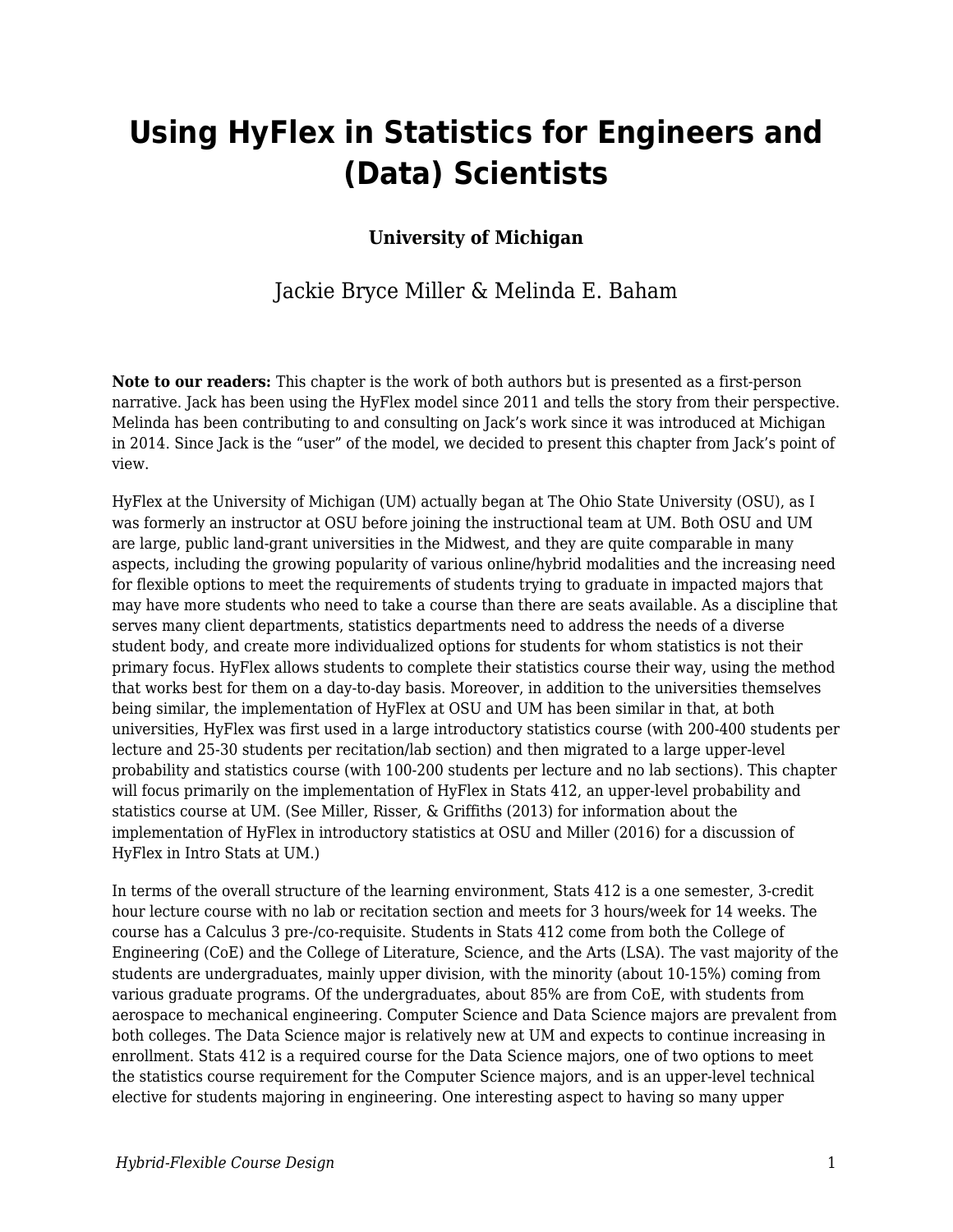division CoE students is that many of them are completing capstone and other significant projects and looking for internships or permanent jobs during the term, which places an unusual demand on their time constraints. Additionally, interest (and enrollment) in Stats 412 among engineering majors has increased significantly in the past five years whereas department resources have remained steady—thus Stats 412 was an ideal course in which to consider adding HyFlex in order to increase enrollment capacity with the same faculty resources.

# **How HyFlex Appeared on My Radar**

My journey with HyFlex began when OSU was planning to make its transition from quarters to semesters (semesters began with Autumn 2012). In preparation for that transition, I proposed "Semester Conversion: Too Many Students, Too Little Time" for a \$10,000 Departmental Impact Grant from the OSU Office of Instructional Technology (OIT). "Too Many Students" described a potential increase from 350 students per quarter to over 500 students per semester. Finding large lecture halls on campus at times when students want (and are able) to attend class would be increasingly difficult. The proposed solution was to give students choices—students could choose between face-to-face and synchronous, live stream lecture. "Too Little Time" referred to a 20% decrease in contact time spent in small-group discussions (recitations) with graduate teaching assistants (GTAs). This cut in small-group time necessitated finding a way to make students more responsible for the material they learned in lecture. The proposed solution was to have an on-line lecture review and assessment due after every lecture and before recitation. We also recorded and published all the streamed lectures allowing all students to review the lectures, at any time and in any place.

With a limited number of large lecture halls and impending increased enrollment per lecture section, already scarce resources were going to be at even more of a premium. My thought was that allowing students to attend synchronously in person or via remote stream or asynchronously watch lecture recordings would enable more students to enroll in a course while not increasing the actual number of physical seats needed in the classroom, thus not necessitating another precious time slot to be taken from the scarce large lecture halls. I successfully used the HyFlex model at OSU for the academic years 2011-2013, ending only because of my transfer to teach at UM. Although I was not able to overenroll my lecture sections at OSU and teach more students in the same number of physical classroom seats, our research (Miller, Risser, and Griffiths 2013) indicated that we would be able to move in that direction. Unfortunately, OSU Statistics stopped using HyFlex when I left; other disciplines, including Animal Science, Mathematics, and Economics, have used and expanded on HyFlex principles after I introduced the technique to OSU during the 2011-2012 academic year.

### **The HyFlex Model Comes to Michigan**

Although space needs are universal, the demands on space that came with a change from quarters to semesters were not present at UM. Still, after experiencing the success of HyFlex in introductory statistics at OSU, I was eager to bring the technique to UM. As such, I first introduced HyFlex in a very large (1500-1800 students per semester) introductory statistics course at UM, but found that the various HyFlex options were underutilized by students in that course. Upon further reflection, I realized that students already had a number of different attendance options in that course, and thus HyFlex was not really needed by those students. I knew the HyFlex model could be a successful model if the students have a need for it (as Brian Beatty says, "If there is no need, don't do it!"), thus I decided to introduce the model to students in Stats 412, where, to my delight, the HyFlex model has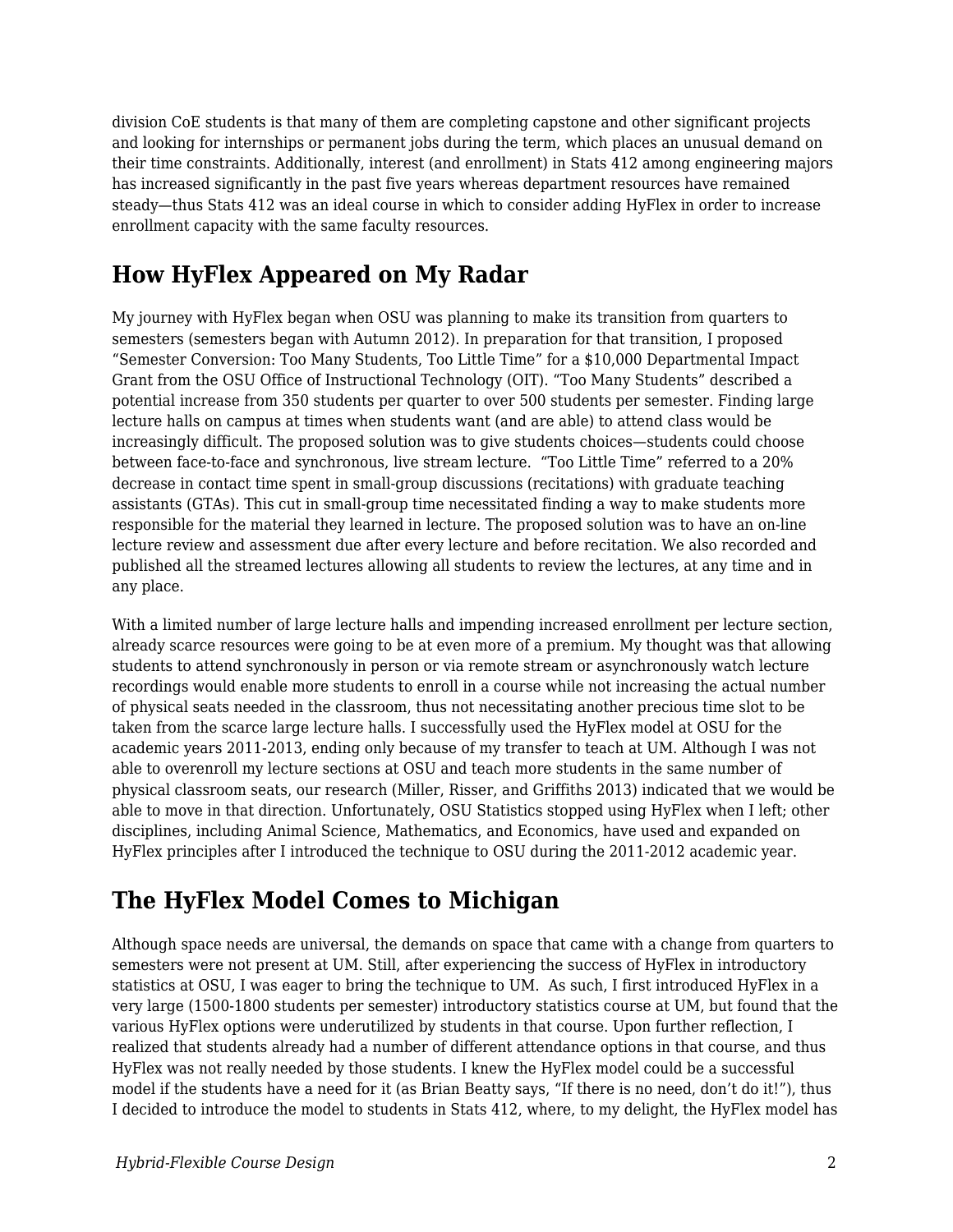proved much more beneficial to students (Miller and Baham, 2018a, 2018b, 2018c).

As mentioned previously in this chapter, Stats 412 is taken by students primarily enrolled in both the College of Engineering (CoE) and the College of Literature, Science, and the Arts (LSA) at UM. CoE is housed on UM's North Campus, and LSA is housed on UM's Central Campus. Because Stats 412 is taught out of an LSA department, all Stats 412 sections are taught on Central Campus. The distance between the two campuses is not inconsequential—it is at least a 30-minute walk between classes if a student needs to get between North and Central campuses, but classes only have a 10-minute break between them. Remote attendance allows students on North Campus (or elsewhere) to attend a class on Central Campus without having to worry about being late to any classes. Thus, streaming synchronously and remotely allows students to attend all their classes without missing vital information and without sacrificing the student classroom experience (e.g., access to instructor in real time, etc.).

Surprisingly, my model for HyFlex somewhat mirrors the models of others even though it developed independently. When preparing to submit the OSU grant proposal, one instructional technologist asked why I didn't just pre-record my lectures in my office. The best way to explain it is that I need at least some students to be with me in person so that I can teach—I rely on the students' questions and facial expressions to drive the pace of a class meeting and did not feel it was possible to do this while pre-recording lecture material. HyFlex was borne of my desire to offer the chance to take a statistics course without worrying about how many students could fit into a room—I wanted students to be able to attend remotely if they chose.

In Stats 412, HyFlex means that students can attend class in person or remotely while class meetings are happening. It is important that students have equivalent learning opportunities regardless of how they attend lecture. The experience of attending class in person or remotely should also be fairly seamless for students—they should be able to make their choice about attendance mode based on what is best for them on each day. Students should not have to decide when they register for class that they want to attend solely in person or solely remotely for the entire term. The flexibility of daily choice allows students to change how they attend throughout the term, whether predominantly in one mode or alternating between attendance modes.

Regardless of how many students choose each attendance modality, the in-person lecture (slides and instructor audio) is live streamed and can be accessed with reduced or standard latency via URLs provided to the students in Canvas (our LMS), depending on the technology available to the student (i.e., bandwidth) on a particular day. A backchannel is used to provide equivalent learning opportunities to students attending remotely—the backchannel lets students ask questions of the instructor and have them answered in real time even though they are not in the same physical space.

Because Stats 412 is not listed as "HyFlex" in the UM course catalog, students who may be unaware of the HyFlex design of the course learn about it during the initial class meeting and have the following information in the syllabus:

**Ways to Attend Class:** Stats 412 is taught using a HyFlex (hybrid-flexible) model. This means that you can choose the way you attend class to best meet your needs. You may choose how you attend on a daily basis and may attend in person or via streaming technology. Details about this HyFlex course can be found [later in the] syllabus.

The details given to the students for the Winter (known elsewhere as Spring) 2019 semester are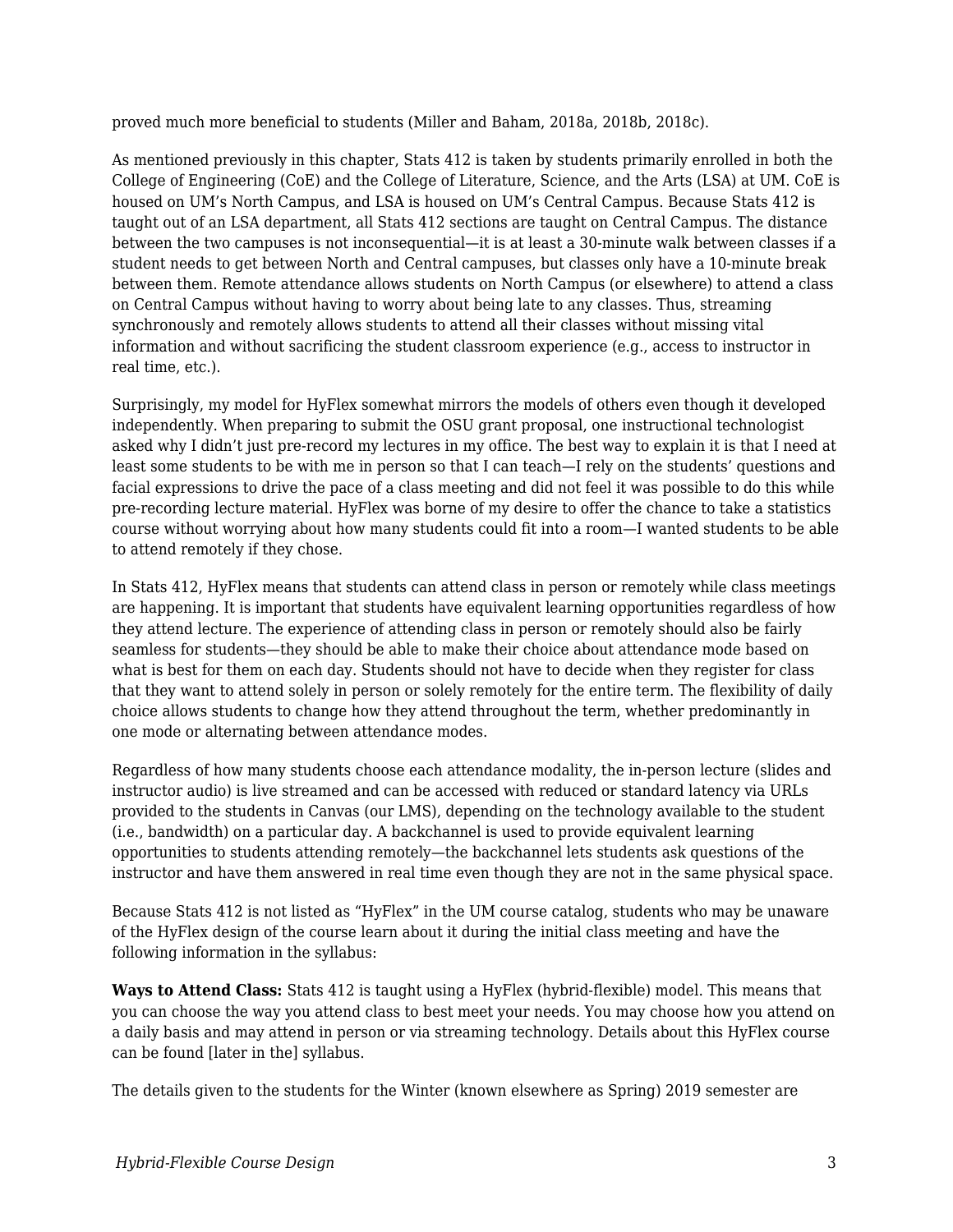included at the end of this chapter.

### **Implementation of HyFlex at Michigan**

Implementation of HyFlex at UM would not be possible without the efforts of folks from the UM LSA Instructional Support Services (LSA-ISS) office. The LSA-ISS team members consistently work with me to find the best solutions for streaming lecture and for the backchannel. They also make a lecture capture (recording) of the in-person lecture just in case technology lets us down on any particular day.

#### **Live Streaming**

Since introducing HyFlex at UM, we have used several methods for live streaming lecture, beginning (2014-2015) with Adobe Acrobat (which I had used at OSU). After Adobe Acrobat, we streamed with the "active learning platform" (2015-2016) that had been developed by a colleague at UM and is now part of Echo360. For the past few years (beginning Fall 2016) we have used an Epiphan Pearl live streaming box. So far this has worked well, so we continue to use it. During the 2018-2019 academic year, students were offered two options for streaming—one at standard latency and the other at reduced latency. There is a 30-60 second lag between real time and the stream with standard latency that is cut to 10-15 seconds with reduced latency. While it would be ideal to have no lag between real time and the stream, that is not currently possible with our technology. Students tend to use the reduced latency stream unless they are somewhere with less broadband and thus need to use the standard latency stream.

#### **Backchannel**

The backchannel allows students attending remotely to ask me questions during lecture; all backchannel technology used so far has been free of charge to students. One particular advantage of the backchannel is that, because it is available to all students, even those who are physically in the classroom can utilize it to ask questions (which may otherwise be daunting in a large lecture class). With the exception of the single year we used the active learning platform, our backchannel was run through an instructor subscription to Poll Everywhere. Poll Everywhere worked well for the most part—students could ask questions via Poll Everywhere, and I repeated them aloud and answer them during lecture (so all students hear the question and the answer).

The one element of the backchannel I felt was missing while using Poll Everywhere in the past few years was the students' ability to see and answer each other's questions. When I started using the HyFlex model at OSU, there was a static URL that I could give students so they could see the backchannel and comment amongst themselves, but that static URL unfortunately is no longer be available with Poll Everywhere. When it was available, students were great at answering each other's questions. The backchannel chat allowed by such a static URL was terrific for quick little things that did not need to be broadcast to the entire lecture. Without the ability for all students to access what has been previously asked on the backchannel, some questions may be asked multiple times or interrupt lecture material. Beginning Fall 2019, I tried a platform called YellowDig, but it does not update in real time, so, while the platform seemed promising, it did not fit the purpose. LSA-ISS staff members and I are looking into alternatives, but for now I am sticking with Poll Everywhere.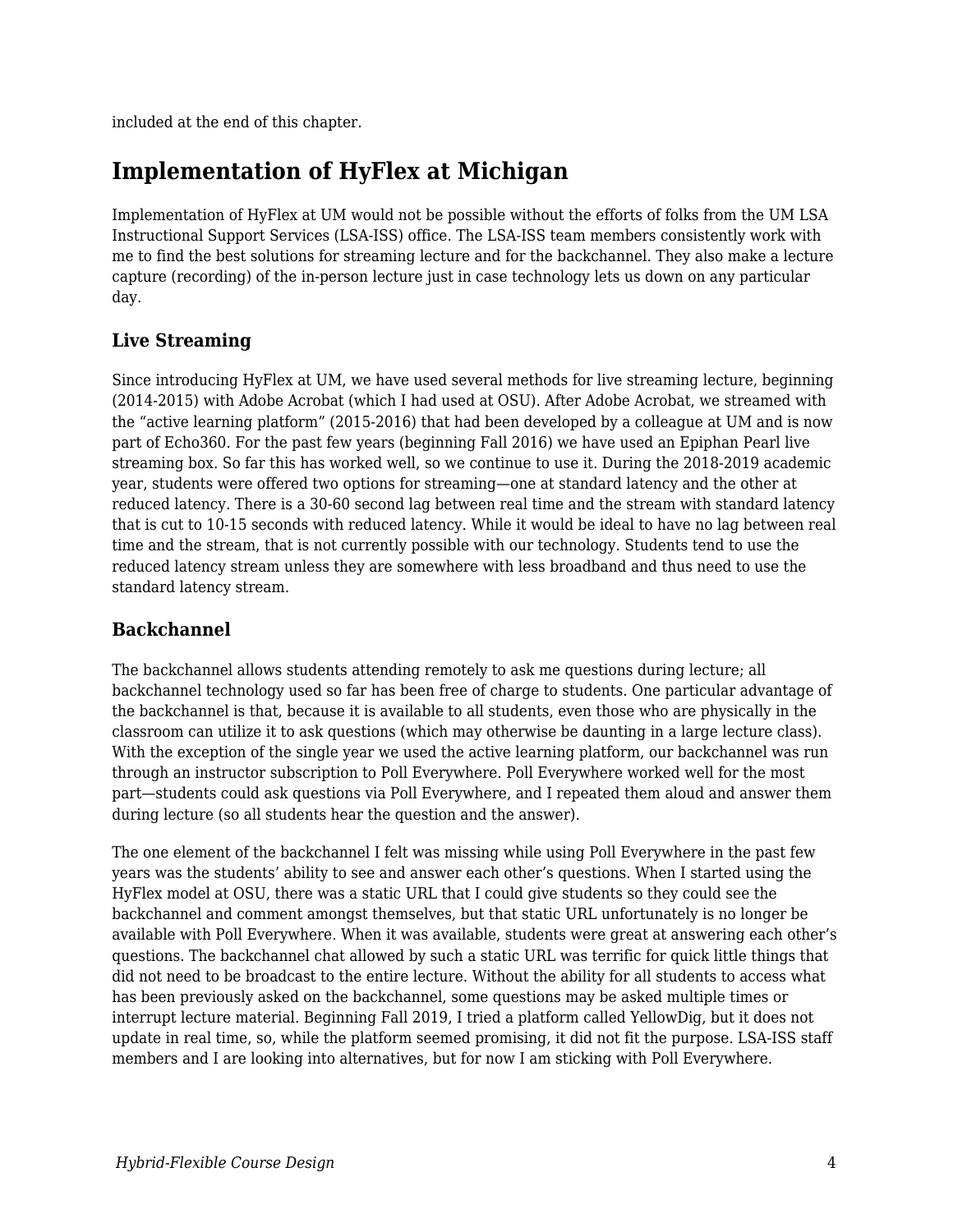#### **Set Clear Expectations**

In addition to the stream and the backchannel, it is important that students understand what is expected of them in terms of HyFlex and with technology in general. All details are provided in the course syllabus—the HyFlex section of the syllabus explains how students access the live stream and the backchannel and gives students an overview of my expectations for them with respect to the technology used for HyFlex. .

### **With Technology Come Challenges**

Anyone who uses technology knows that they should always have a "Plan B." When we rely on technology to stream to the majority of our students, it is difficult—if not impossible—to communicate with the remote students if there are technology issues (e.g., streaming box needs to be reset, there was a power outage in one part of campus, etc.). In my eight years using the HyFlex model, there have been only two days when everything went awry with technology and there was no way to stream class (Plan B was to record the in-person lecture and post it). When minor issues have arisen, the audio-visual technician in the lecture room has been able to troubleshoot almost anything. I have learned to be patient and calm when it comes to technology. Students have been very understanding on the rare occasion when something goes wrong.

#### **Recording Availability Debate**

One of the biggest challenges of the HyFlex model has nothing to do with HyFlex itself or the technology involved. Rather, it is with the availability of lecture recordings and the evolution of my pedagogical practices regarding recording availability. The first five years I used HyFlex at Michigan, I posted lecture recordings on the learning management system for the duration of the term. This practice ended after the Fall 2017 term when student synchronous (in-person or live streaming) attendance was dismal and, for the first time since I started using HyFlex in 2011, poor student performance on homework and exams indicated that students were not watching the lecture recordings. HyFlex is intended to help students and to offer them flexibility, not to "design a feature that inadvertently facilitates poor student behavior" (Brian Beatty, personal communication, 2019). Even so, data collected from Fall 2017 students indicated that, with the recordings available, students meant well and planned to watch the videos, but only about 25-30% of students attended class (includes all methods: in person or remotely) and only a minority of the students who did not attend watched the recordings. There are ways to add credit or gamification to increase the likelihood that students will watch videos in a timely manner, but this would contribute to "workload creep" (addressed below). So, while I want the students to have flexibility and choice, it seems that I need to make the choice about recordings for them as a group, not taking individual choice or learning styles into account. This poor attendance and poor command of the material as evidenced by homework and exams resulted in a policy change—recordings were not made available to students during the Winter 2018 term. During that term about 60% of students attended class regularly, with about 16% attending in person and about 44% attending remotely. Although not causal, this demonstrates an association between lecture recording availability and class attendance. Furthermore, students during the Winter 2018 term had far better attendance and performance on homework and exams than students in Fall 2017, so I continued the new policy of not making lecture recordings available.

Unfortunately, in the following year extreme weather and class cancellations during the second week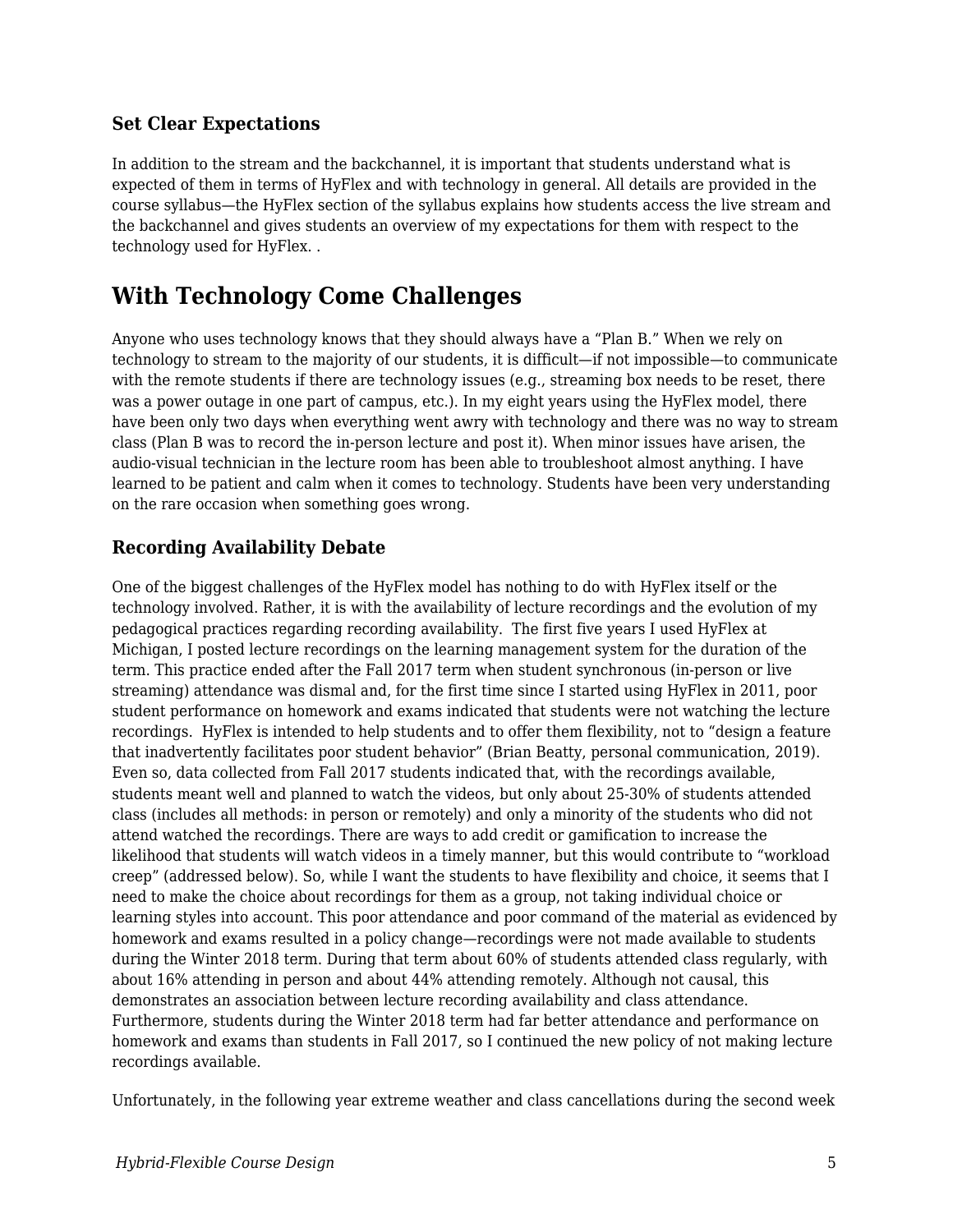of the Winter 2019 term required me to post a recording from a previous term so that we did not get too behind in the material. After watching the recording, one student inquired about having recordings available for all lectures, and I ultimately opted to make recordings available for 24-48 hours after class meetings for the remainder of the Winter 2019 term, dependent upon student performance. Student performance on Exam 1 seemed to indicate that they were likely watching the recordings, so I continued to post them during the term, even though performance on Exam 2 dropped. Fortunately, student performance on the final exam suggested that students were once again actually watching the recordings, so I felt better about having the recordings posted. As mentioned above, I do not have any lecture-based quizzes during the short period recordings are available, so there is no "guarantee" that students will watch the videos during the short time they are available.

As for the future, admittedly, I am conflicted about lecture recordings—on principle, I want the recordings to be available for students for many reasons, including for material review and unavoidable student absences (athletes, interviews, etc.). In practice, I question how often students who do not attend synchronously really watch the recordings. My (anecdotal) findings are consistent with those documented in Beatty, Merchant, and Albert (2019). Additionally, when recordings are available, synchronous (in person or remote) attendance tends to be lower and there are fewer questions on the backchannel (less student involvement) than occurred when no recordings were posted. Weighing the pros and cons, at the moment I continue to allow recordings for 24-48 hours after a class meeting during the Fall 2019 term. I might consider making the videos available again for exam preparation, but am afraid that students will wait to binge watch as many recordings as they can prior to taking their exams. Publishing and unpublishing the videos during the term must be done manually and contributes to workload creep. Allowing the recordings for a short period of time ideally encourages students to stay on top of the material, but at a time cost that is non-trivial.

#### **Workload Creep**

One of the original reasons that I started using the HyFlex model was so that I could teach more students without taking up more physical classroom space. Historically, I have allowed more and more students to take my classes as wait lists far exceeded available spots, and my enrollments at OSU increased from 50 to 200 students per lecture section, with similar increases at UM. The toll this takes on instructors and graders is not minimal. More students enrolled means more homework assignments and more exams to grade—I have graders for the homework, but I choose to grade the exams myself. However, more than the extra grading, it's the barrage of email messages, alternate accommodations, special office hour demands, etc.—in essence, the increased psychological and cognitive load—that come from the increased number of students that has led me to cap my enrollment at UM. Unlike with our large introductory statistics course, there is no administrative help for Stats 412, so all emails are handled by me as the instructor. And, in this digital age, it appears that students are more likely to send a quick email to ask a question than they are to look up the information in the syllabus (e.g., "when is the exam?" or "can I turn this homework assignment in late?"). This non-trivial increase in administrative duties led me to have my department chair cap the course at 100 students per section beginning Fall 2018. Limiting the number of seats in the course goes against my desire to teach as many students as want to sign up for the class. However, I recognized that my students were not getting my best when I was overwhelmed, so I had to scale back. Although HyFlex allows us a way to teach 2-3 times the number of students in the same amount of physical space, it does not compensate for the administrative (and cognitive) load that comes with the increased number of students, and thus must be applied carefully and wisely so the increase in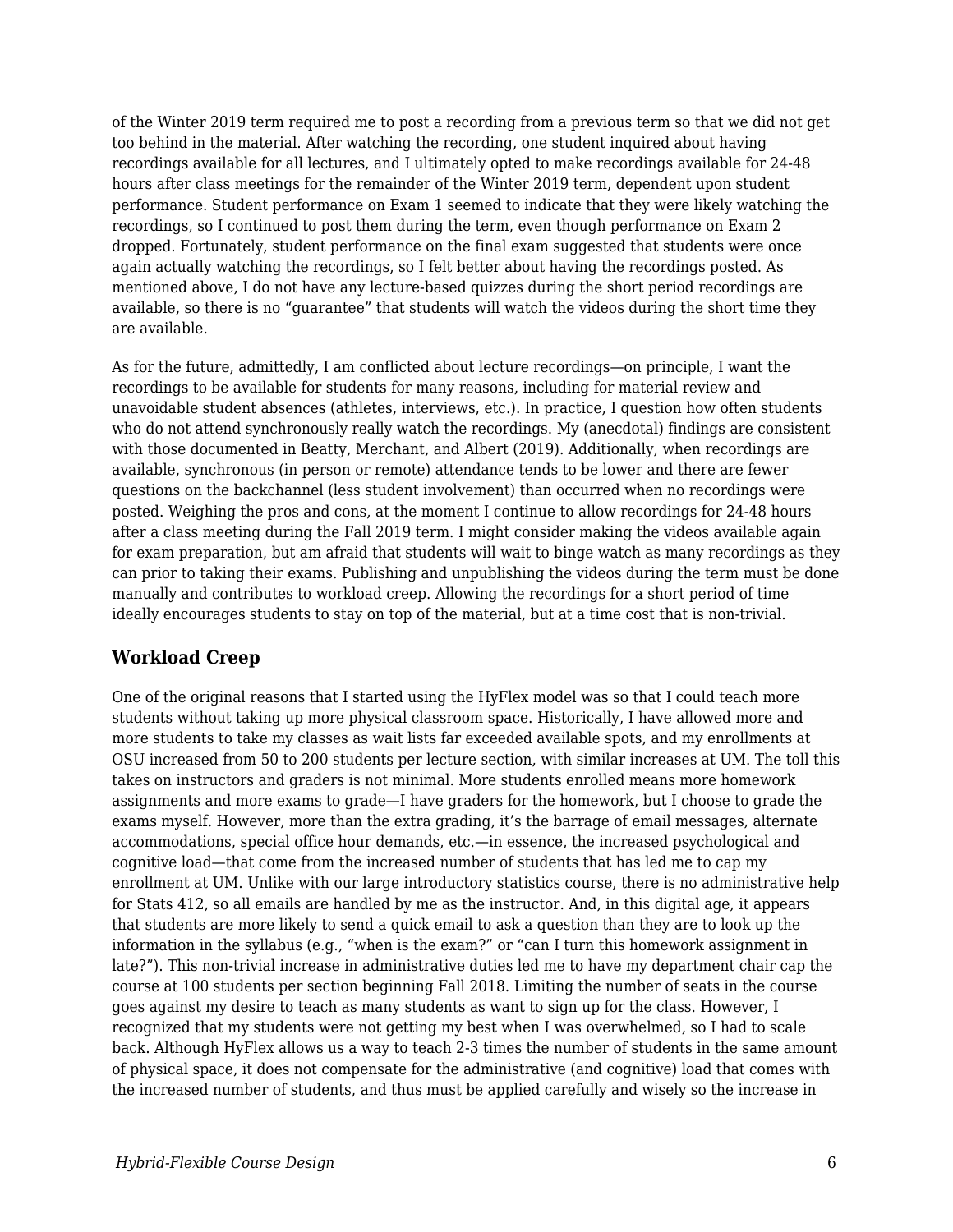students does not detrimentally decrease the learning experience.

### **Students Like HyFlex but Adoption Is Slow**

By far the most important student outcome of the use of HyFlex at UM has been affective in nature. This is consistent with findings from Miller, Risser, and Griffiths (2013) about HyFlex at OSU. Students like having a choice about how they attend lecture. They also like being able to ask questions through the backchannel. Primarily, though, the opportunity to attend class remotely has been well received by students. Whether a student is in ROTC and has training until 0800 on North Campus but has time to pop home and shower before attending an 8:30am class remotely or whether a student has a difficult time concentrating in a large classroom and appreciates being able to stream lecture in a quieter environment, students like the HyFlex model for Stats 412. Many student evaluations have mentioned that they wish more classes used the HyFlex model, and student focus groups have indicated similar affective responses.

Additionally, for students who mostly attend in person, HyFlex has allowed students to attend lecture on days when they have been unable to be physically present on campus. Remote attendance has allowed students to come to class while attending out-of-town professional conferences, and student athletes have attended remotely when out of town for games. One student even attended class via car while traveling to a friend's wedding 1000+ miles away (the student was a passenger in a car with WiFi connection)! No face-to-face only class can offer these opportunities to students.

Since students really like the HyFlex opportunities they have at UM, certainly it has taken off as an instructional model, right? Unfortunately, that hasn't been the case. As far as I know, HyFlex has not caught on at UM in the same way it did at OSU. The large introductory course at UM that I initially introduced HyFlex in does use HyFlex for exam reviews, but no other statistics courses use the model. It is quite possible that some other instructors in other departments are live streaming their lectures in the lecture halls that have the streaming technology and that I am unaware of it.

# **Try HyFlex!**

Utilizing the HyFlex model in my statistics courses, both at OSU and at UM, has been extremely rewarding. By engaging in HyFlex techniques, I am able to provide my students with continuous choice of class attendance and help to encourage them to take ownership of their own learning. As a faculty member and educational instructor, my ultimate goal is, of course, for students to learn the material and be able to apply it in their other courses and work. If students aren't able to attend class or ask questions, they may quickly fall behind and have difficulty catching up. Even the best students may have this happen. Especially as students advance in their educational careers, the demands on their time can become overwhelming, and non-major courses, although vital, take a back seat to job interviews and capstone projects. A rigid course structure would pit these various elements at odds with one another and would force such students to choose between which lecture(s) they would attend that week. I believe we should be supporting our students in their aspirations, not limiting them. By providing flexible lecture attendance options, I feel that I am contributing to positive educational experiences and that I am engaging in pedagogical techniques that exemplify my personal teaching philosophy.

In addition to my personal affective gains, students at UM have continually responded positively to having HyFlex available for Stats 412. The flexibility has helped students in a variety of situations,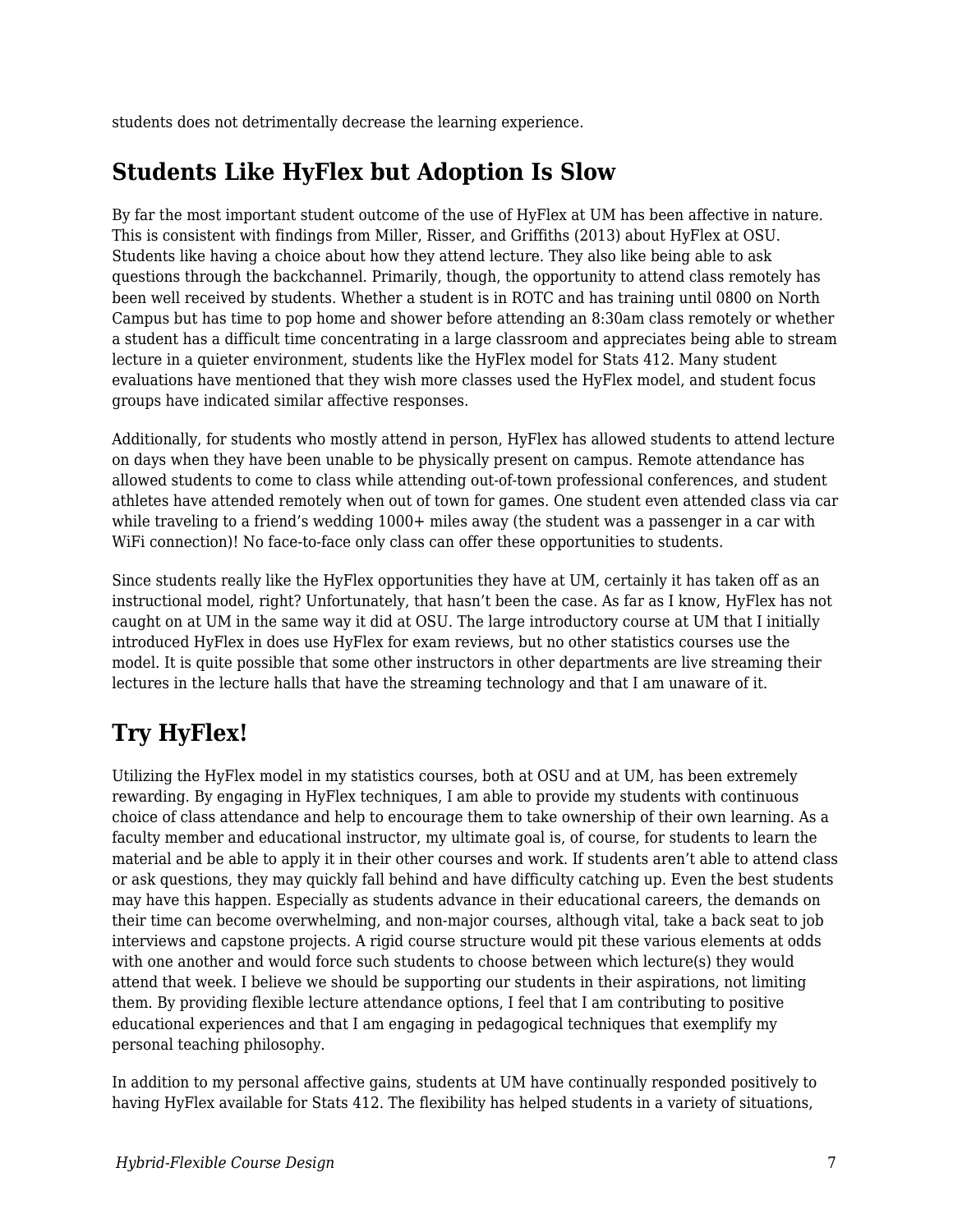and students continue to report appreciating the choice that HyFlex provides for them. As such, I will continue to work with my IT staff to improve both the stream, perhaps by reducing lag and automatically removing recordings, and the backchannel, hopefully by adding student-to-student interactions so students can learn by teaching others. All indications from students are that they are very pleased with my HyFlex offering, so I will continue to use it in all large courses that I teach.

If you read this chapter, you are at least interested in the HyFlex model—that's great! I think HyFlex is an excellent way to offer our students choice and flexibility in their learning. I encourage you to talk to your instructional technology (IT) support staff about what HyFlex would look like for you. There are many options for streaming and for the backchannel, some of which might already be available at your school. Additionally, you may be able to find ways to incorporate aspects of HyFlex in your teaching even if your school does not already have certain technologies available. HyFlex can be implemented in a variety of ways at any course level for just about all course subjects, so I encourage you to get creative and try it out!

In sum, I look forward to us working together to form a community of educators who offer the HyFlex model, and to ways in which together we can develop technology that meets our needs to expand the model beyond its current reach, in order to provide the best opportunities for our students.

### **References**

Beatty, B., Merchant, Z., and Albert, M. (2019). Analysis of Student Use of Video in a Flipped Classroom. *TechTrends*, 63:376-385.

Miller, J.B., Risser, M.D., and Griffiths, R.P. (May 2013). Student Choice, Instructor Flexibility: Moving Beyond the Blended Instructional Model. *Issues and Trends in Educational Technology*, 1 (1), [https://edtechbooks.org/-Hks](https://journals.uair.arizona.edu/index.php/itet/article/view/16464/16485).)

Miller, J.B. (2016). Investigating the HyFlex (Hybrid-Flexible) Model of Course Delivery in an Introductory Statistics Course, contributed presentation at the Joint Statistical Meetings, Chicago, July 2016.

Miller, J. B., and Baham, M. E. (2018a). Comparing the HyFlex (Hybrid-Flexible) Model of Course Delivery in an Introductory Statistics Course and a Probability and Statistics Course for Engineers and Scientists. Invited paper in M. A. Sorto (Ed.), *Proceedings of the Tenth International Conference on Teaching Statistics*.

Miller, J. B., and Baham, M. E. (2018b). Comparing the HyFlex (Hybrid-Flexible) Model of Course Delivery in an Introductory Statistics Course and a Probability and Statistics Course for Engineers and Scientists, invited presentation at the International Conference on Teaching Statistics, Kyoto, Japan, July 2018.

Miller, J. B., and Baham, M. E. (2018c). Implementing the HyFlex (Hybrid-Flexible) Model of Course Delivery in a Probability and Statistics Course for Engineers and Scientists," contributed presentation at the Joint Statistical Meetings, Vancouver, British Columbia, August 2018.